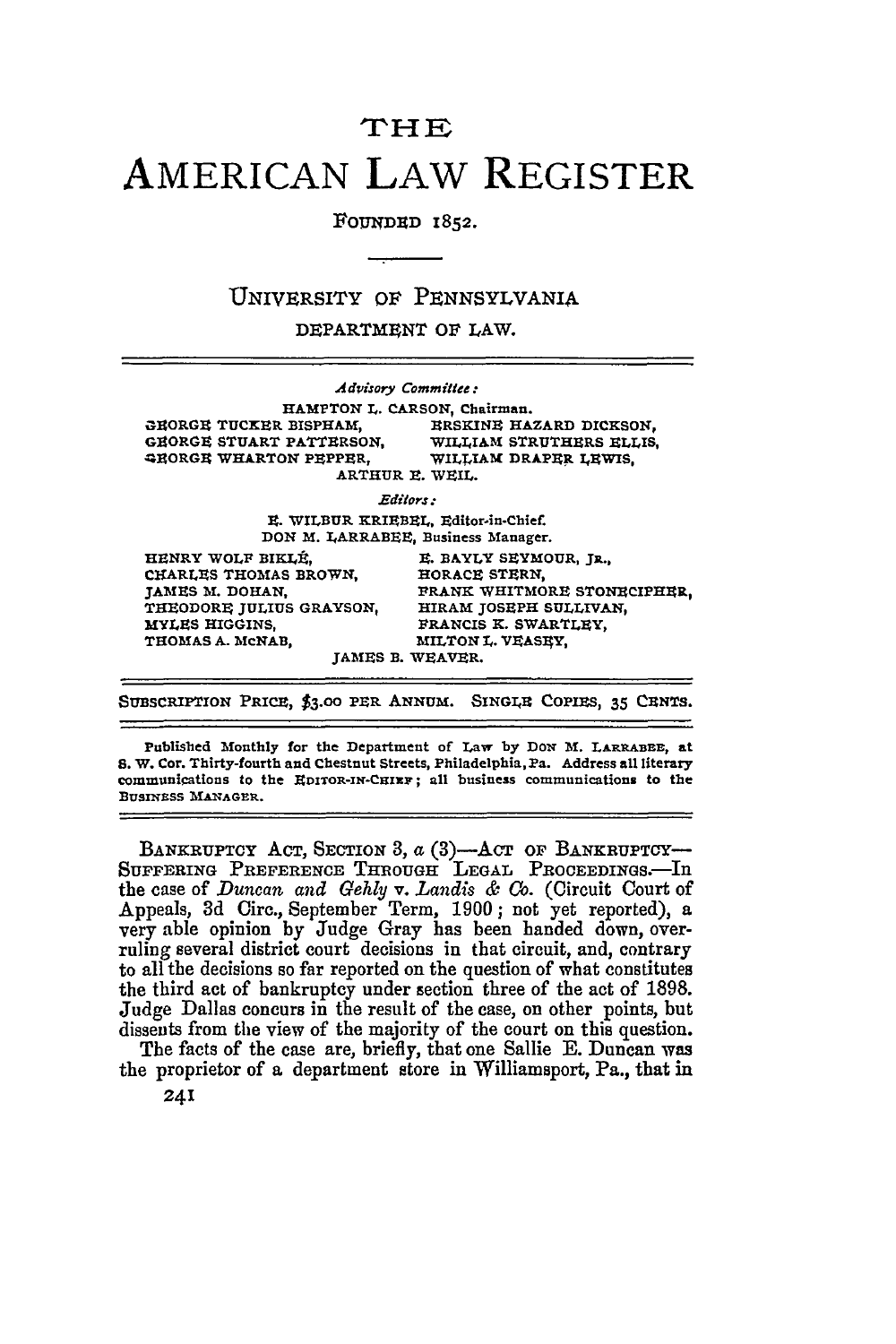**1896,** she gave certain of her creditors promissory notes with warrants of attorney to confess judgment. December **31, 1898, judg**ments were entered thereon in the Common Pleas Court against Mrs. Duncan, executions issued, and a levy made **by** the sheriff on her property. January **7, 1899,** a petition in bankruptcy was filed **by** other creditors, on the ground that Mrs. Duncan had committed an act of bankruptcy, in that she did, on the thirty-first day of December, **1898,** *suffer and permit,* while insolvent, certain of her creditors to obtain a preference through legal proceedings, and had not, within five days before the time fixed **by** the sheriff for the sale of her property, vacated and discharged such preference. The entry of judgments and issuance of execution were then set out specifically as such preferences. The alleged bankrupt and also one of her creditors filed pleas denying the act of bankruptcy and denying insolvency, and demanded a jury trial.

On the trial the court charged the jury that if they found that respondent was insolvent at the time the judgments were entered and the executions issued, then, as a matter of law, they must find that she **had** given an undue preference to the judgment creditors. This instruction was one of the errors assigned on appeal.

The Circuit Court of Appeals unanimously held that there was error in the court's instruction as to what constituted insolvency as well as in the portion of the charge above mentioned, Judge Dallas dissenting only from so much of the opinion as deals with the question of preference.

The reasons assigned **by** Judge Gray for holding that the court below was in error may be briefly summarized, as follows:

1. Section three of the Bankruptcy Act is headed *"Acts* of Bank-This signifies, not inaction, but some positive result of the bankrupt's will.

2. The words of the section are, "Acts of bankruptcy *by* a person shall consist of his *having* . . **(3)** *suffered or permited"* <sup>a</sup> preference by legal proceedings. It is said that Acts 1, 2, 4, 5, unquestionably contemplate a voluntary act **by** the bankrupt, and if so, why was this third act thrown into the same grammatical and structural form, if not to signify that it was a thing of the same nature?

**3.** Both the words "suffer" and "permit" while they do not connote strong affirmative action, do involve such an exercise of the will as effects results. They may consist merely of connivance between debtor and creditor, but however weak affirmative action they denote, they mean more than mere passivity. The words are used synonymously. They denote acts of the debtor not acts of the creditor. A debtor cannot suffer or permit what he cannot hinder. Citing R *re Nelson,* 98 Fed. **76.**

4. It is said by the court *In re Moyer,* 93 Fed. 188, 1 Am. B. R. 577, That the debtor even though he cannot prevent the preference, can always vacate the same within five days of sale and thus release the hold of the Bankruptcy Act on him; that if he has no other weapon for destroying the preference, voluntary bankruptcy is always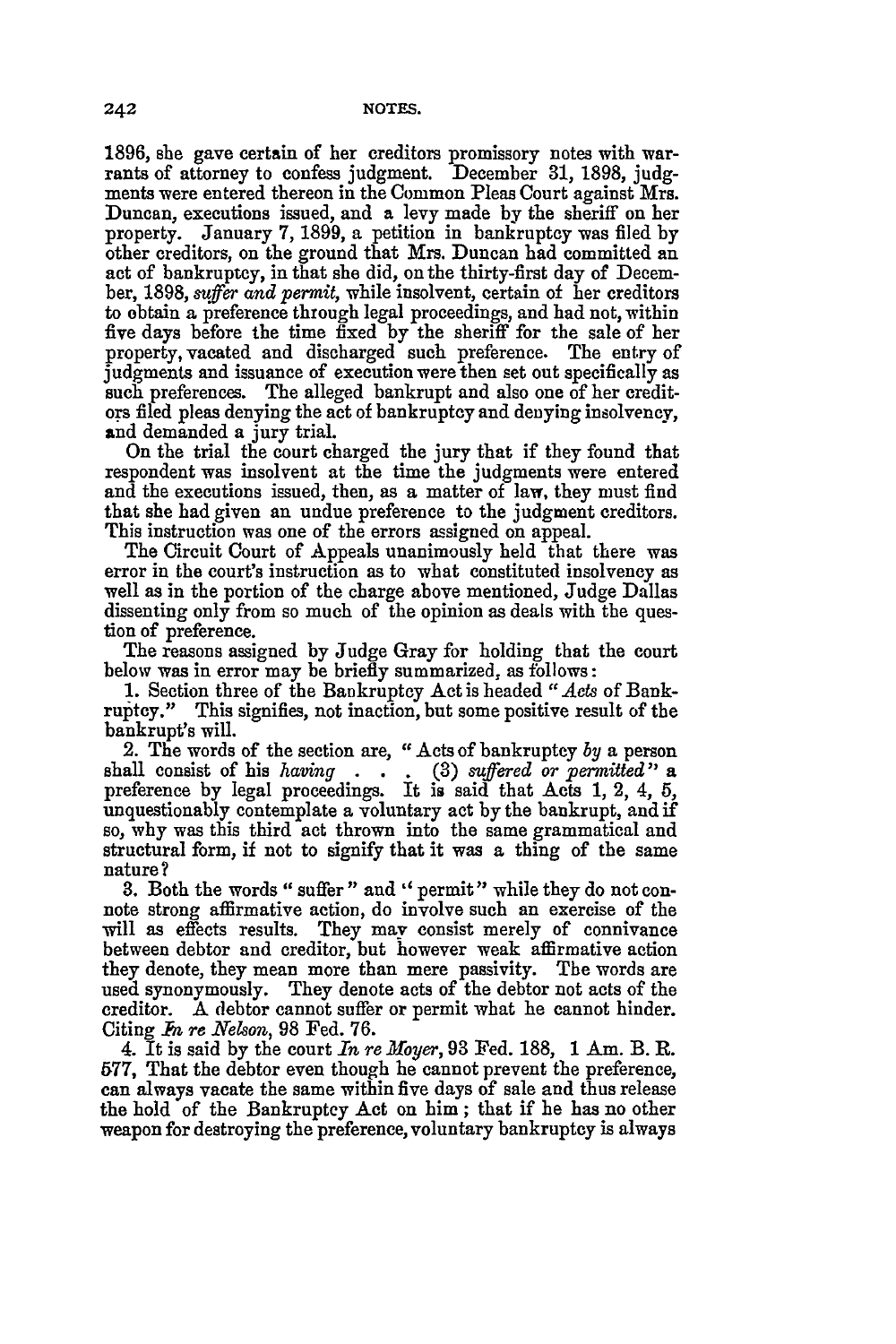open to him, or if he does not wish to avail himself of this he admits his insolvency, wilfully persists in countenancing the preference and ought to be adjudicated. Judge Gray's answer is twofold. (a) Such a weapon is not under the law open to a corporation, which cannot go into voluntary bankruptcy. *(b) If,* as seems to be the case, the court is to import a wilfulness and positivity to the " vacating or discharging" feature of the act of bank-ruptcy, -why should not the same ingredient be present in the "suffering or permitting."

5. The so-called weapon of voluntary bankruptcy is turned by the ruling of *In re Moyer* (supra) into a quasi-involuntary thing. For the bankrupt is on the horns of a dilemma. Into bankruptcy **be** must go, because of mere insolvency, whether he will or not. *Wilson v. City Bank,* 17 Wallace, is cited to the effect that there is no moral duty on a man under any circumstances to avail himself of the voluntary feature of the act.

*6. Wilson v. City Bank* (supra) is cited as an authority; and it **is** said that there is no difference in the mattor of intent between the provisions of the act of 1867 and those of the act of 1898. Nor is there a material difference between the words "procure or suffer" as used in the former act and "suffer or permit" as used in the present act.

7. It is argued that if Congress had intended that no voluntary act on the part of the debtor was necessary to this act of bankruptcy, such intention could have been clearly expressed by the use of fewer words. The wording of the English Bankruptcy Statute is quoted as being unequivocal in this respect, and it is said that unless some different provision than that contained in that statute was intended, there was no reason for Congress to use such different phraseology. This argument is reinforced by reference to section  $67f$  of the present act, which provides that certain liens "obtained through legal proceedings" shall be void. It is said that if Congress had meant to exclude the idea of intent or will in section 3  $a(3)$ , as they clearly did in section  $67f$ , it would have been a simple matter to use the same phraseology.

8. Lastly, the harshness of the ruling of the lower court in its bearing on the alleged bankrupt is given as a reason against its adoption.

Judge Dallas dissents, on several grounds.

1. There is no special significance in the use of the word "Act." It is often used as synonymous with "conduct." We often say a man acts unreasonably when he fails to do something he should do. The word "act" was used in the law of 1867 with regard to many acts of bankruptcy which involved no positive or affirmative action on the part of a bankrupt.

2. The failure to use in section three, the phrase "with intent to give **a** preference" as used in section 39 of the act of 1867, is said to render the two acts dissimilar in their effects.

3. The reasoning in such cases as *In re Moyer (supra)* is adapted, and the general result of inconvenience and dissimilarity of interpretation in different jurisdictions is mentioned.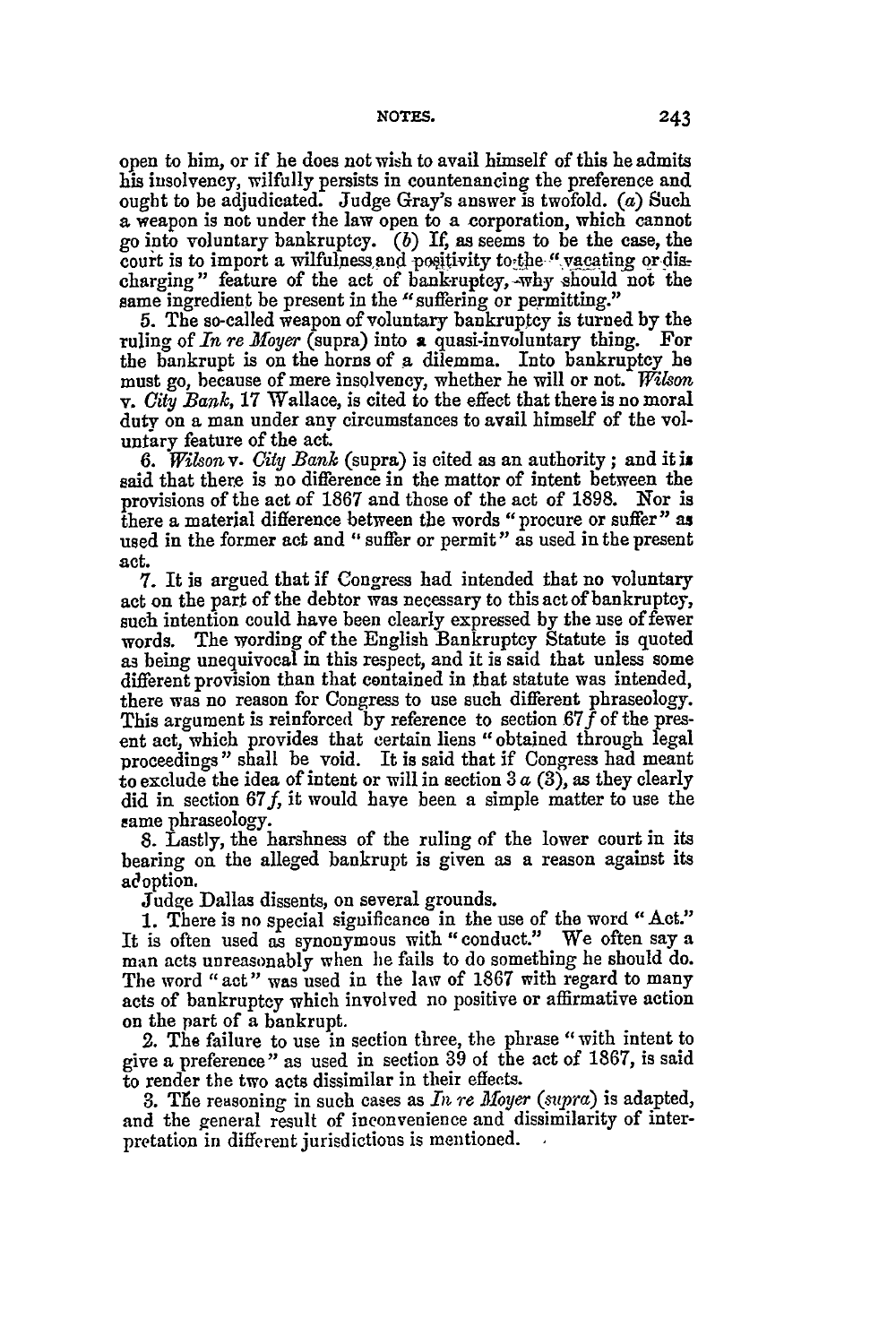**NOTES.**

The statement of the two above opinions seems to be all that is necessary to show what the real question at issue is, and the conflict raised by the decision of the court in this case will have to be ultimately settled by the Supreme Court. It seems idle, in view of this fact, to speculate as to what may be done with the question by that court or to attempt a justification of either view, as against the other. Suffice it to say that prior to this decision, it would hardly have been believed that so good a case could be made for the view Judge Gray has taken, as he has succeeded in making. The authorities prior to this decision, which went the other way. were *In re Reichman,* 91 Fed. 624, 1 Am. B. R. **17;** *In* re *Moyer,* 93 Fed. 188, 1 Am. B. R. 577; *In re Rome Planing Mills*, 96 Fed. 812, 3 Am. B. R. 123 *In re Thomas,* **103** Fed. 272, 4 Am. B. R. 571; *In re Meyers,* 1 Am. B. R. 1; *In re Collins,* 2 Am. B. R. 1. One case takes the view taken in the principal case, but is distinguishable on its facts, as in it no execution was issued and no sale threatened. *In re Nelson,* 98 Fed. 76, 1 Am. B. R. 63.

*Owen J. Roberts.*

*State ez rel Scott v. Lowell et al.* Supreme Court of Minnesota, 80 N. W. 877 (1899). The relator, Alexander W. Scott and Sadie Lowell, a girl only thirteen years and eleven months old, the daughter of the respondent, were married without the consent of the girl's parents, but by a minister of the gospel and otherwise in due form. Cohabitation followed the marriage. On the day following the father went to the husband's house and forcibly and against her will took his daughter away and detained her. The County District Court discharged a writ of *habeas corpus* in her behalf on the relation of her husband and remanded her to her father's custody and control. From this order the relator appealed to the Supreme Court.

Two questions were presented to be decided. First, what was the relation between the relator and Sadie Lowell ? and, second, what effect had this relation on the father's right of control over his daughter?

By the common law the marriage of a male over fourteen or of a female over twelve was valid. But a Minnesota statute (Gen. St. 1894, See. 4,769) provides that every male person who has reached the age of eighteen and every female who has reached the age of fifteen shall be competent to marry. The statute does not declare that a marriage to which one of the parties is under this age is void, but merely imposes penalties on public officers or ministers solemnizing such a marriage. It is everywhere held that statutes of this kind, which do not contain express words of nullity, do not render such marriages, when duly solemnized and valid by the common law, void ; but are only directory upon ministers and magistrates and are intended to prevent, as far as possible, the solemnization of marriages when the prescribed conditions are not fulfilled: *Parton v. Hervey,* 67 Mass. 119 (1854); *Meister v. Moore,* 96 U. **S.** 76 (1877). Therefore the statute did not render this marriage void, but merely imperfect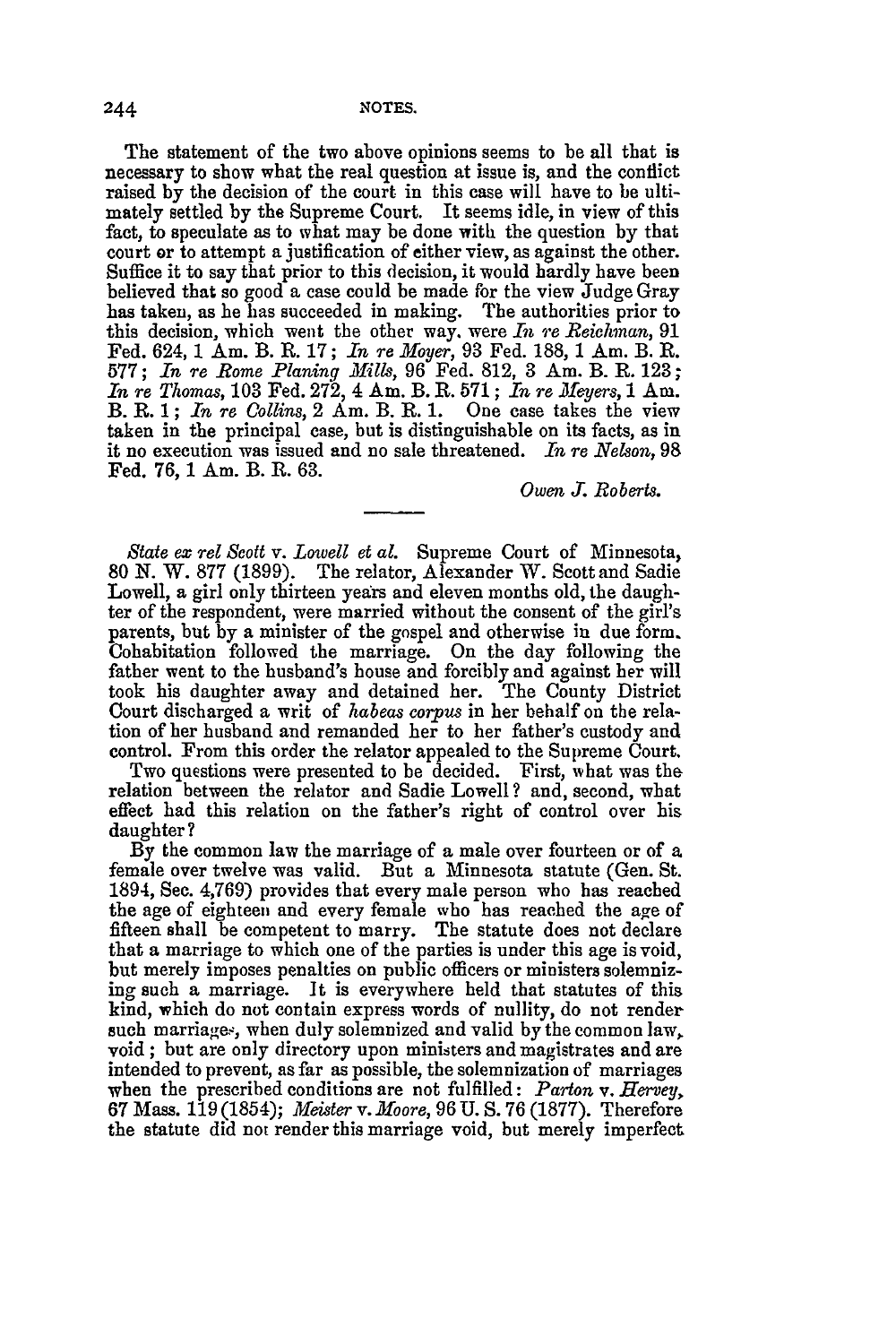and incohate-to be avoided or affirmed when the age of consent is reached, and until that time to be treated for all legal purposes as entirely valid.

An interesting question suggests itself here—whether when the younger party reaches the age of consent the marriage becomes void unless affirmed, or valid unless avoided. Although some, courts hold the former to be the law *(Shafher v. State, 20* Ohio<sub>f</sub>.1), the great majority, including the English courts, consider the marriage valid unless avoided by a decree of nullity or by unequivocal conduct by one of the parties: Beggs v. *State,* 55 Ala. 108 (1876); *Walls* v. *State,* 32 Ark. 565 (1877).

Considering the necessity of preserving the marriage relation from all uncertainty and the danger of allowing children to be made illegitimate by mere negligence on the part of their parents, the latter view seems much the better and the safer one.

As to the second question, as a general rule marriage emancipates a minor child from parental control. But is the child emancipated when she marries without her parents' consent, which by the common **law** is necessary to the legality of a marriage? Here also the effect is only to impose a fine on the minister solemnizing the marriage of a minor without the parents' consent or to subject the husband to imprisonment, but not to impair the validity of the marriage: I Bl. Com. 437; I Kent Com. 86.

Therefore in this case, though the marriage took place without Lowell's consent, when it had once been solemnized in due form, it was valid to all intents and purposes. Thereupon the new relation of hu-band and wife arose, entailing the new \*duties of wife to her husband, entirely inconsistent with those of child to its parent.

On these grounds the court held Sadie Lowell emancipated from the respondent's control and directed her to be put at liberty and returned to her husband.

**SUBSUR'ACE** *WATR.-Forbell* v. *City of New York,* 58 *N.* **E.** 644 (N. Y), 1900. Chief Justice Tindal was the first of the English judges to lay down the rule as to subsurface water, in the case *of Acton v. Blundell,* 12 M. and W. 324, which has been pretty generally followed in England and America from that day to this.

He decided that in cases where a landowner, by digging or mining in his own land, intercepts or drains away the water which flows through the land of his neighbor in a subterranean course, he is not liable in any action, and the inconvenience suffered by the neighbor falls within the description *damnum absque injuria.*

The recent case of *Forbell v. City of New York,* 58 N. E. 644, illustrates the hardship which would be caused by a strict application of this rule.

In this case the City of New York was the owner of two acres of land, and having ascertained, "at least to a business certainty," that such was the percolation and underground flow from the surrounding land that it could force all the water into its own wells, built a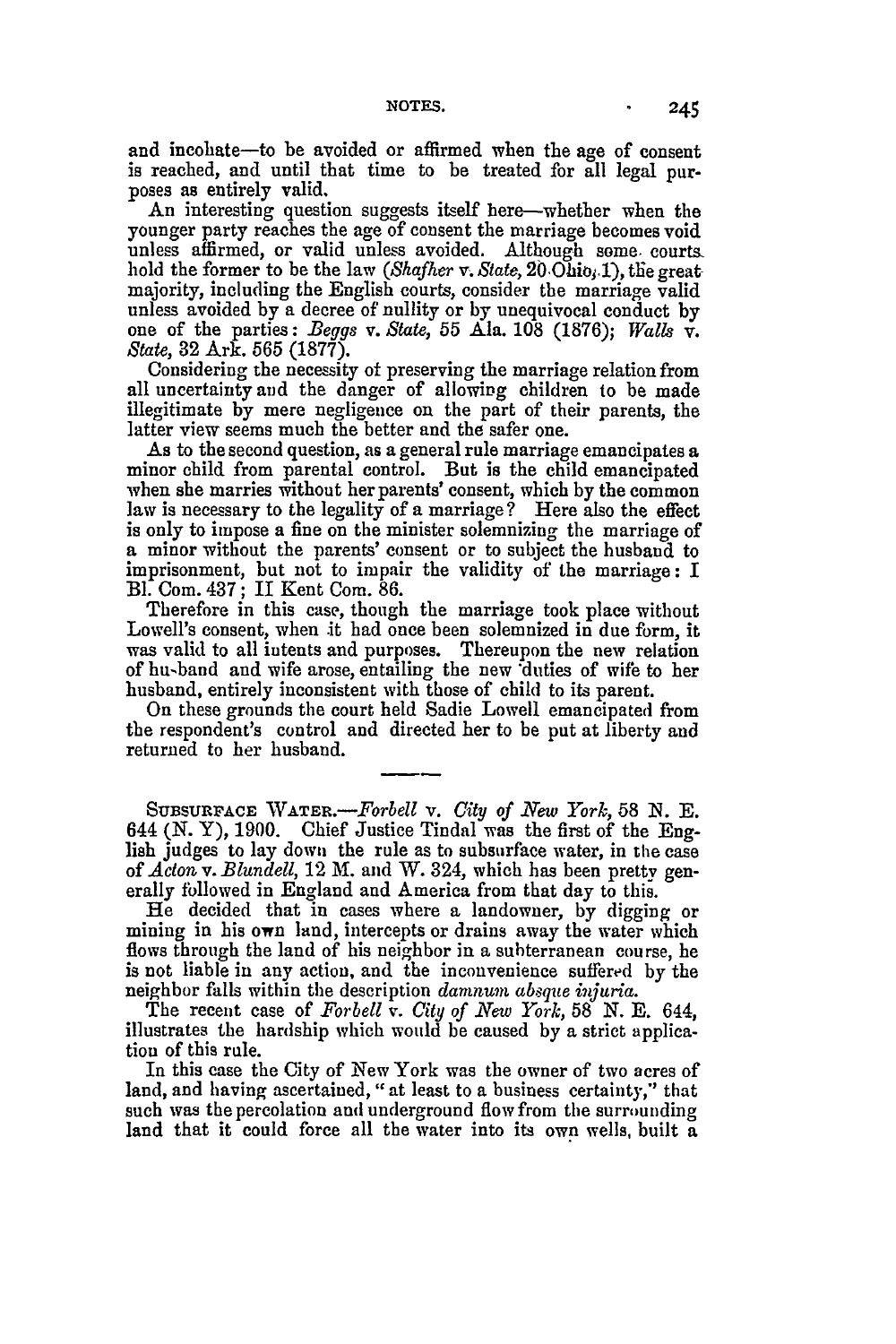pumping station and drilled several artesian wells for the purpose of supplying a portion of the city with water. With the aid of powerful suction pumps they succeeded in drawing all the percolating water from the surrounding country and sold it in supplying their customers throughout the city.

Plaintiff was the lessee of a piece of ground **lying** near **by** which was specially adapted to the cultivation of celery and water cresses. **By** the action of the defendant the percolating water was withdrawn and the land was rendered barren and totally unfit for the purpose for which it had been used.

Plaintiff asked for an injunction to restrain such use of the wells and the injunction was granted **by** the Court of Appeals.

This is unquestionably a most just decision, but upon its face there seems to be a clear breaking down of the rule that so far as the extraction or diversion of underground waters upon land of one pro- prietor affects no surface stream or pond upon the neighboring land, but simply the underground water, therein there is no liability: *Acton* v. *Blundell,* 12 M. and W. 324; *Pixley v. Clark,* 35 N. Y. 520; *Wheatley v. .Baugh,* 25 Pa. 528; *Frazier* v. *Brown,* 12 Ohio, 294; *Williams* v. *Ladeur,* 161 Pa. 283

The reasons upon which the courts have established this rule, as nearly as may be gathered, are two: The first is very clearly stated by Mr. Henry Budd in 30 AMERICAN LAW REGISTER (N. S.), 246: " The reason assigned for the exemption of percolating water from the rules governing water courses is generally based on the ground that water percolating is a part of the soil, or at least cannot be distinguished from it, so that if correlative rights as to a flow of per- colating water were recognized between adjacent owners 'the landowner would be deprived of that absolute dominion over his soil which is his **by** the common law.'"

True such a property right does exist, true such water is, in fact, a part of the land, but does the property right in one landowner enable him to infringe upon that same right in his neighbor? Is it not a principle of law that property rights are qualified by the equal rights of every adjoining landowner? Is it possible that under the shield and protection of this so-called property right courts would allow a man to deliberately and intentionally sink wells, and erect powerful suction pumps, for the purpose of draining the whole region of its percolating water, and thereby working irreparable damage to the adjoining landowners?

As Mr. Justice Hatch, in *Smith v. City of Brooklyn,* 18 App. Div. 344, very forcibly puts it, "An adjoining owner has no right to tunnel into another's land for water or minerals or take away soil lying under the surface. But if this doctrine is to be supported he may erect upon his own land an appliance which will draw out all the water which would otherwise remain, without liability, and if water why not the minerals and soil? So far as a property right is concerned one is as much land as the other."

Therefore it is quite clear that this reason for the rule wholly fails when applied to modern conditions, and, as is suggested by Justice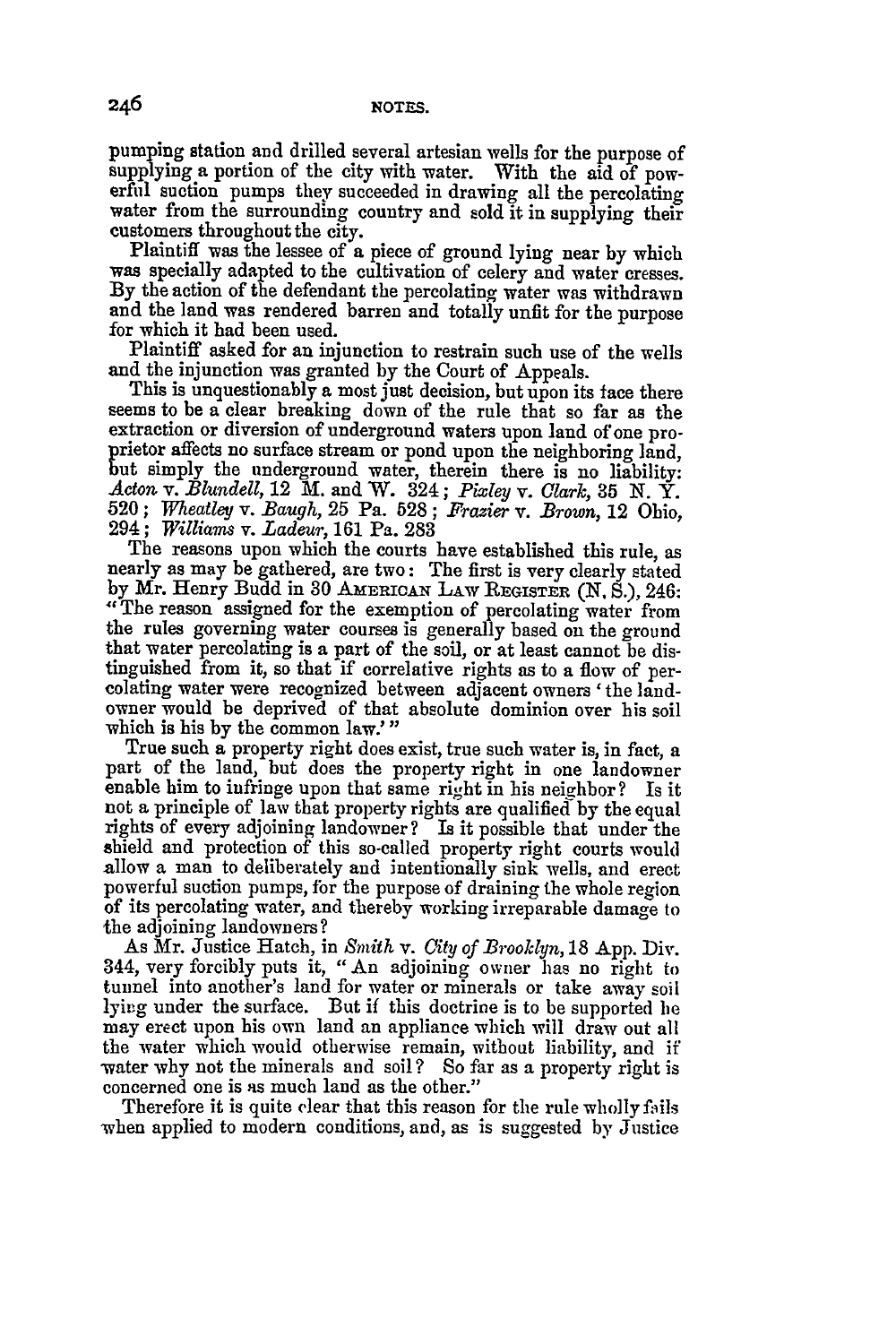Hatch, should be limited to such water as naturally flows upon the land and not to a flow artificially created.

The other reason is that the percolation and underground flow are out of sight, and their exact operation and courses are conjectural and not susceptible of proof.

Such may have been true in the time of Mr. Justice Tindal, but to-day, in the advanced stages of science, who could believe it? It is monstrous to assert that the courses of underground water are conjectural. Mr. Justice Mitchell, in *Collins v. Chartiers Gas Co.,* **131** Pa. 159, speaking upon this very point, said: "Geology is a progressive and now, in many respects, a practical science, and, as truly remarked by the learned judge below, in his opinion on the motion for a new trial, ' since the decisions in *Acton* v. *Blundell* and *Wheatley v. Baugh,* probably more deep wells have been drilled in western Pennsylvania than **had** previously been dug in the entire earth in all time, and that which was then held to be necessarily unknown and merely speculative, as to the flow of water underground, has been by experience in such cases as this reduced almost to a certainty.'"

Our conclusions from the above discussion of the general rule may be summed up in the words of the same judge: "If the boundaries of knowledge have been so enlarged as to make an end of the reason, then *cessante ratione, eessat ipsa lex."*

Now, having seen the defects in the reasons as applied to modern law, we think that the court was justified in disregarding the letter of the law and seeking to conform with its spirit.

The case may be distinguished from past decisions in four particulars: (1) The city did not take simply the natural supply, but **by** artificial means forced all the water into its own wells. (2) The water was not used for the benefit of the land, but was sold as merchandise. In another New York case the court said: "No case has gone so far as to apply the rule where the land was used for the purpose of draining and carrying away the water to a distant place, for the benefit and enjoyment of strangers who have no claim or shadow of right to it as against the adjoining landowners." (3) This was an unreasonable user of the land. The court in this case said that in all former cases "either the reasonableness of the acts resulting in the interference or unreasonableness of imposing an unnecessary restriction upon the owner's dominion of his own land has been recognized. **. .** . To sink wells, and use pumps which drain all the water in the neighborhood, and by selling it prevent its return to the land, is unreasonable." (4) The city had knowledge, at least to a business certainty, of the percolation or flow before a well was drilled. This single instance should serve to take the case out of the general rule. For, as we tried to show above, there is no question now but that the existence, location and course of subterranean waters may be easily ascertained.

Having this knowledge of the injury they were going to do the plaintiff, the defendants proceeded, relying on the protection of this rule of law.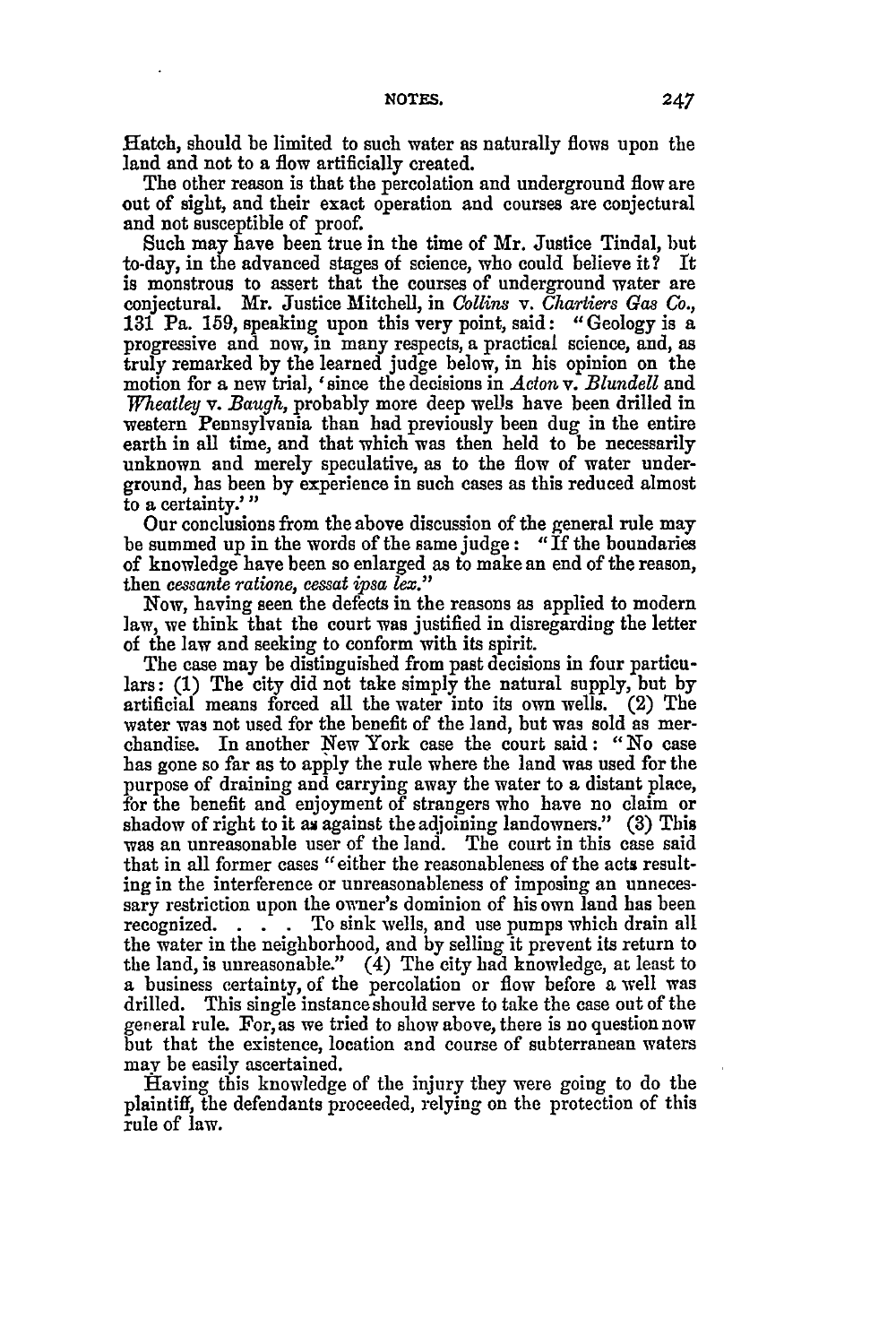Could any path of duty be more plain than that taken **by** this court?

The whole trend of the opinion seems to be in accord with the thought that, no matter what the law may have been, if under modern civilization facts have been altered, it would be in violation of the spirit of the law not to recognize the change.

*F. W. S.*

NEGLIGENCE-COSIMON CARRIERs-LmITATION **OF** LIABILITY **-REDUCED** VALUATION.-Gardner v. *Southern By. Co.,* 87 **S. E.** 328, December 4, 1900. The facts of this case present the point of law in question most clearly. The plaintiff shipped a carload of stone **by** the defendant company, which was lost **by** the latter's admitted negligence. Damages for the full value, **\$218,** were claimed; but the defendant maintained that the recovery should not exceed the valuation upon the face of the bill of lading. Under instructions from the defendant, the plaintiff had there valued the stone at 20 cents per cubic foot, at which rate the plaintiff would be entitled to but \$46.60 damages. Upon this issue the court decided that the reduced valuation did not limit the defendant's liability.

The common-law rule that such a carrier was also an insurer against all loss except that resulting from an act of God, or of a public enemy, was early established. It is mentioned *obiter* in *Southcote's ease,* 4 Rep. 84 (1601), in a way indicating that it was already settled law.

In *Morse v. Slue,* 1 Vent. 190, 238 (1672), Hale gives a decision to that effect, which Chief Justice Holt accepts in *Coggs v. Bernard,* 2 Ld. Raym. 909 (1703). The latter finds the reason for the doctrine in public policy. Lord Mansfield follows him in *Forward v. Pittard,* **1** T. R. 27 (1785), and goes so far as to say that the rule has become part of the fixed custom of the realm.

As a result of this stringency of the common law, carriers very soon sought to evade its effects by bringing home to the consignor a notice that they would not be liable. In the early case of *Morse* v. *Slve* (supra), there is a suggestion that this might exempt the carrier; as one of the reasons there given for holding the shipmaster liable is, "that he might have taken a caution for himself." But in *Hyde v. Proprietors of Trent and Mersey Navigation,* **1** Esp. **36** (1793), Lord Kenyon expressly denies the validity of such notice, saying that this is a liability imposed upon the common carrier by law, " And he cannot free himself from it by any act of his own, as, for example, by giving notice to that effect."

**By** 1804, however, the law had wandered far from the straight patl of the old learning; and in *Nicholson* v. *Willan,* 5 East. 507, we find Lord Ellenborough allowing the validity of such a notice, *and* basing his decision upon the sanction of business usage.

The effects of this decision were far-reaching. Carriers did not fail to take advantage of it. and by 1830 this exemption by notice had become such a recognized evil in the law that the statute of 1